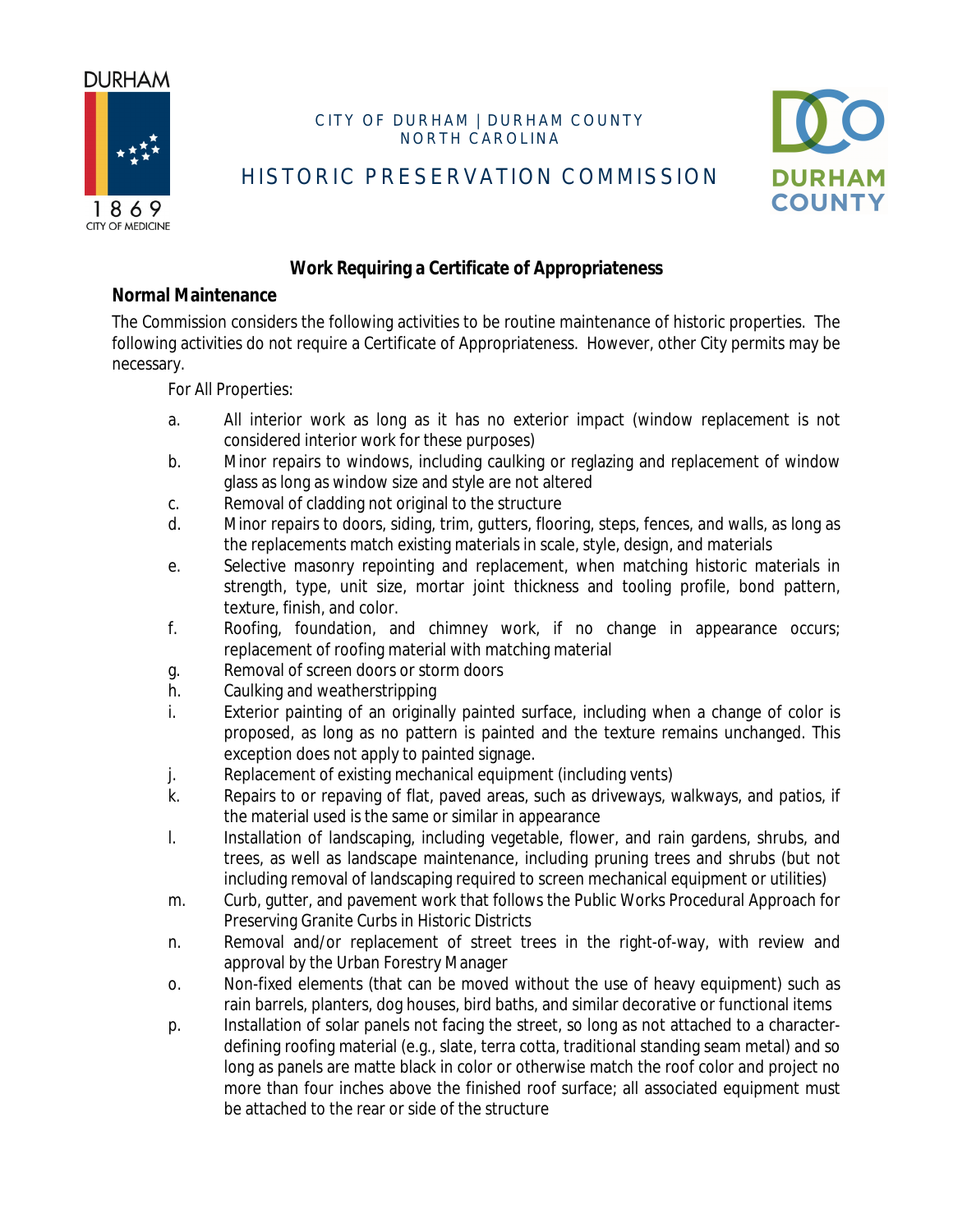For Noncontributing Properties:

- a. Painting of nonhistoric material, whether previously painted or not
- b. Installation of prefabricated or site-built outbuildings of 80 square feet or less when located in the rear yard
- c. Modifications to or demolition of outbuildings
- d. Addition of new rear decks or porches
- e. Modification, installation, or replacement of windows and doors not facing the street
- f. Addition of screen doors or storm windows
- g. Alteration or replacement of roof materials
- h. Installation of skylights and solar panels; when visible from the street, select solar panels to be matte black in color or to otherwise match the roof color and to project no more than four inches above the finished roof surface, and locate all associated equipment at the rear of side of the structure
- i. Installation of gutters
- j. Alterations to ornamentation or to cladding material

## **Minor Works**

Certain activities are considered by the Commission to not have a significant impact on the exterior appearance of the historic structures. These applications are accepted any weekday, and are reviewed and approved administratively by Planning staff.

### **Major Works**

Major COAs are required for modifications to building or site elements that may impact the original character of the structure, construction of new structures, and additions to and demolition of historically-significant structures. The HPC reviews and approves Major COAs through a quasi-judicial process at it monthly meetings. For Major COAs, a pre-submittal conference with Planning staff is required, and a monthly agenda deadline is set approximately one month prior to the HPC's meeting. Adjacent property owners are mailed a written notice and a sign is posted on the property prior to the HPC meeting.

| <b>Classification of Review by Scope of Work</b>                                       |                             |                                                         |
|----------------------------------------------------------------------------------------|-----------------------------|---------------------------------------------------------|
|                                                                                        | Planning<br>Staff<br>Review | <b>Historic</b><br>Preservation<br>Commission<br>Review |
| Type of Work                                                                           | Minor<br>Work               | Major Work                                              |
| <b>Architectural Work</b>                                                              |                             |                                                         |
| <b>New Construction</b><br>a <sub>1</sub>                                              |                             |                                                         |
| Installation of new pre-fabricated outbuilding or new<br>structure 80 sq. ft. or less. | ✓                           |                                                         |
| New structure greater than 80 sq. ft. and less than 144 sq. ft.<br>ii.                 |                             |                                                         |
| iii.<br>New structure greater than 144 sq. ft.                                         |                             |                                                         |
| <b>Relocation of Structures</b><br>b.                                                  |                             |                                                         |
| Outbuilding less than 144 sq. ft.                                                      | ✓                           |                                                         |
| Outbuilding greater than 144 sq. ft.<br>ii.                                            |                             |                                                         |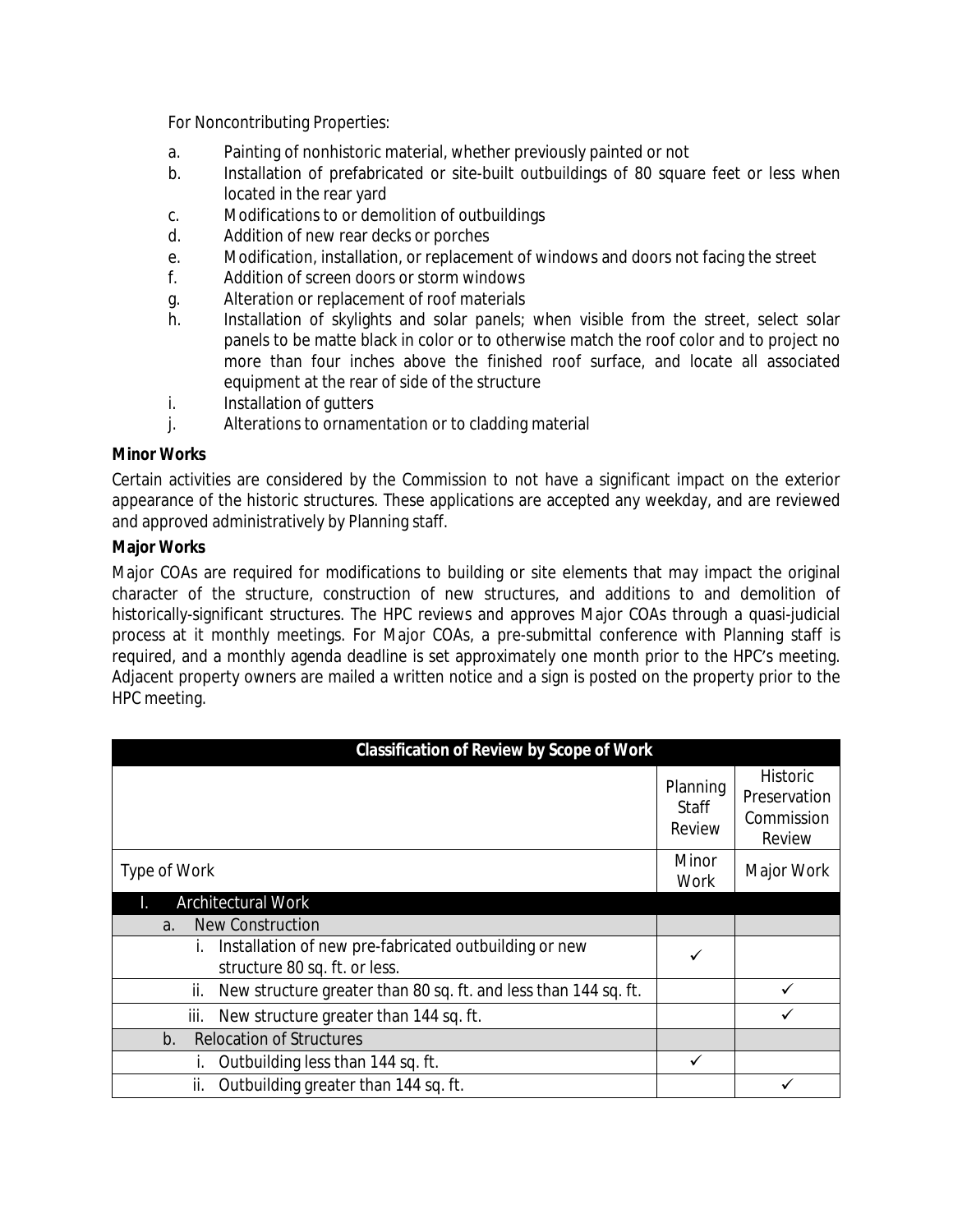| iii. Primary structure                                                    |              | ✓ |
|---------------------------------------------------------------------------|--------------|---|
| Demolition<br>C.                                                          |              |   |
| Contributing primary structure<br>İ.                                      |              |   |
| Non-contributing primary structure<br>ii.                                 |              |   |
| iii. Contributing outbuilding                                             |              |   |
| iv. Non-contributing outbuilding                                          | ✓            |   |
| Additions to Primary Structures<br>d.                                     |              |   |
| Addition of substantial spaces such as rooms                              |              |   |
| ii. Addition of front or side decks or porches                            |              |   |
| iii. Addition of new rear decks or porches                                | ✓            |   |
| Additions to Accessory Structures<br>е.                                   |              |   |
| Addition to contributing accessory structure<br>i.                        |              | ✓ |
| Addition to non-contributing accessory structure<br>ii.                   | ✓            |   |
| f.<br><b>Windows and Doors</b>                                            |              |   |
| Replacement of original windows and original street-facing                |              |   |
| doors on contributing structures                                          |              | ✓ |
| ii. Replacement of non-original and non-contributing windows              | ✓            |   |
| and doors, and non-street facing doors                                    |              |   |
| Modification or installation of window and door openings<br>iii.          |              | ✓ |
| facing the street                                                         |              |   |
| Modification or installation of window and door openings not<br>iv.       | ✓            |   |
| facing the street                                                         |              |   |
| Modification, installation, or replacement of storm windows<br>V.         | ✓            |   |
| or storm doors                                                            |              |   |
| Alteration or new construction of storefronts<br>vi.                      | $\checkmark$ |   |
| Restoration of original window or door openings where doors<br>vii.       | ✓            |   |
| and windows match original or existing                                    |              |   |
| Installation of window air conditioning units not visible from<br>viii.   |              |   |
| the street                                                                | ✓            |   |
| Roofs<br>g.                                                               |              |   |
| i. Alteration of roof material                                            | $\checkmark$ |   |
| Alteration of roof form (including alteration, removal, or<br>ii.         |              |   |
| construction of dormers)                                                  |              |   |
| Installation of skylights or solar panels visible on front facade<br>iii. | ✓            |   |
| of contributing structures                                                |              |   |
| iv.                                                                       |              |   |
| Construction of new or modification of character-defining<br>V.           |              |   |
| chimneys                                                                  |              | ✓ |
| Installation of gutters<br>vi.                                            | ✓            |   |
| <b>Other Building Alterations</b><br>h.                                   |              |   |
| i. Alterations or construction of building elements (including            |              |   |
| columns, railings, stairs, landings, ramps and flooring)                  | ✓            |   |
|                                                                           |              |   |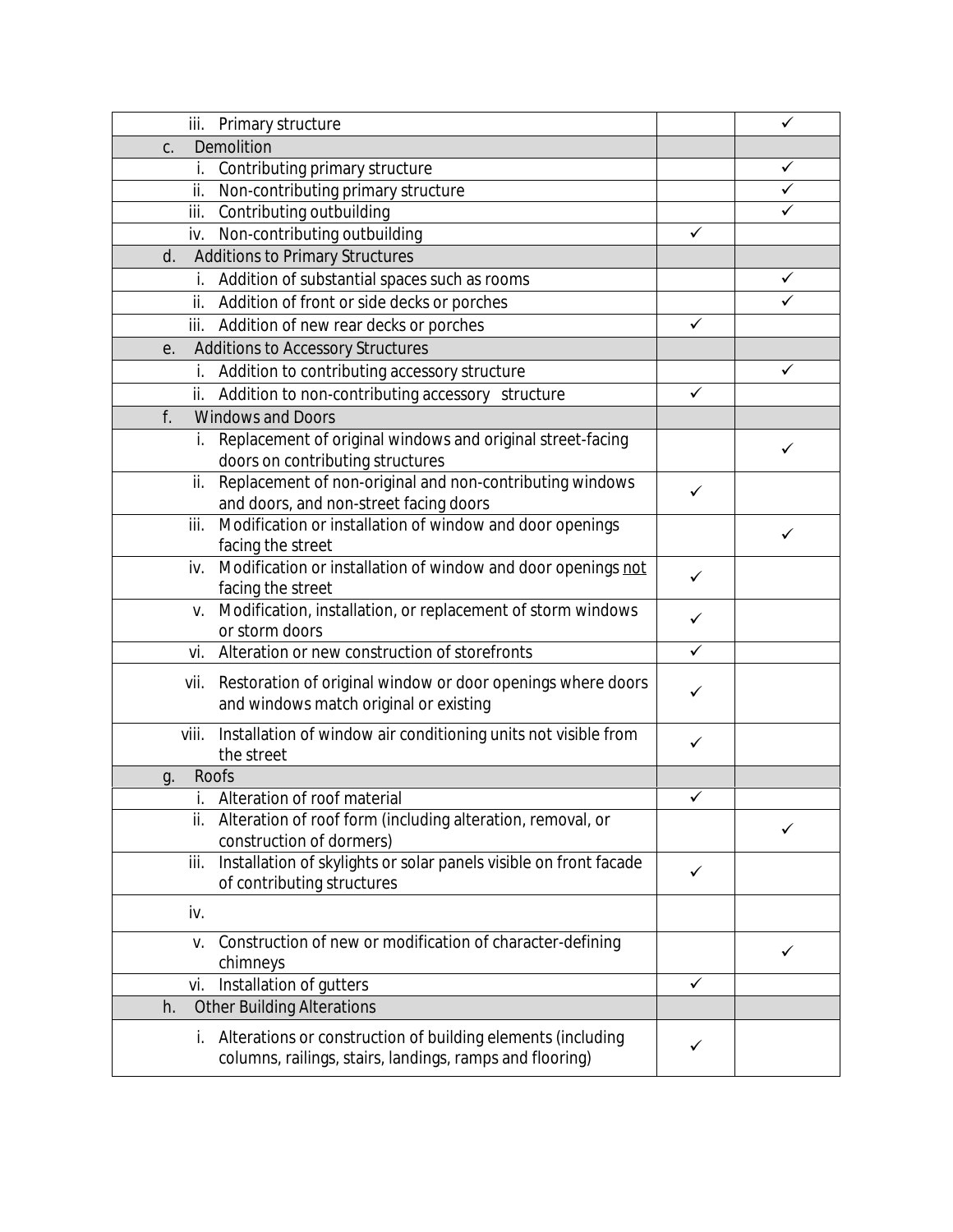| ii.                    | Alterations or construction of architectural details (including<br>molding, brackets, or decorative woodwork)                                                                      | ✓            |   |
|------------------------|------------------------------------------------------------------------------------------------------------------------------------------------------------------------------------|--------------|---|
| iii.                   | Change in original cladding material or style                                                                                                                                      |              | ✓ |
| iv.                    | Change in non-original cladding material or style                                                                                                                                  | ✓            |   |
| V.                     | Painting of previously unpainted surface on contributing<br>structure                                                                                                              |              | ✓ |
| vi.                    | Changes to any non-contributing outbuilding                                                                                                                                        | ✓            |   |
| vii.                   | Building additions, porches, or other extant features                                                                                                                              |              | ✓ |
| viii.                  | Character defining building elements or details without<br>reconstruction                                                                                                          |              | ✓ |
| ix.                    | Non-character defining building elements or details without<br>reconstruction                                                                                                      | ✓            |   |
| Site Work<br>Ш.        |                                                                                                                                                                                    |              |   |
| a.                     | Parking areas                                                                                                                                                                      |              |   |
|                        | New residential driveways or changes to existing residential<br>driveways                                                                                                          | ✓            |   |
|                        | ii. Changes to existing parking lots                                                                                                                                               | $\checkmark$ |   |
|                        | iii. New surface parking lots                                                                                                                                                      | $\checkmark$ |   |
| $b_{\cdot}$            | Fences or Walls                                                                                                                                                                    | $\checkmark$ |   |
| C <sub>1</sub><br>yard | Planting or removal of trees and planting of shrubs in the street                                                                                                                  | ✓            |   |
| d.                     | Removal of canopy trees (greater than 12 inches DBH)                                                                                                                               | $\checkmark$ |   |
| е.                     | Light fixtures and poles (new or replacement)                                                                                                                                      | $\checkmark$ |   |
| f.                     | Walkways, patios or other paving                                                                                                                                                   | $\checkmark$ |   |
| g.                     | <b>ADA Compliance</b>                                                                                                                                                              |              |   |
| İ.                     | Installation of ADA compliance updates (including ramps,<br>etc.) where staff determines that the proposal will have a<br>significant impact on the character of the structure     |              | ✓ |
| Ш.                     | Installation of ADA compliance updates (including ramps,<br>etc.) where staff determines that the proposal will not have a<br>significant impact on the character of the structure | ✓            |   |
| h.                     | Installation, relocation, or removal of mechanical equipment                                                                                                                       | $\checkmark$ |   |
| i.                     | Additional site work or structure not described above                                                                                                                              | $\checkmark$ |   |
| <b>Signs</b><br>Ш.     |                                                                                                                                                                                    |              |   |
| a.                     | <b>Freestanding Signs</b>                                                                                                                                                          |              |   |
| İ.                     | New freestanding signs requiring a sign permit                                                                                                                                     |              | ✓ |
| ii.                    | New freestanding signs allowed without a sign permit                                                                                                                               | ✓            |   |
| b.                     | <b>Building Mounted Signs</b>                                                                                                                                                      |              |   |
| İ.                     | New building-mounted signs greater than 24 sq. ft. in area                                                                                                                         |              | ✓ |